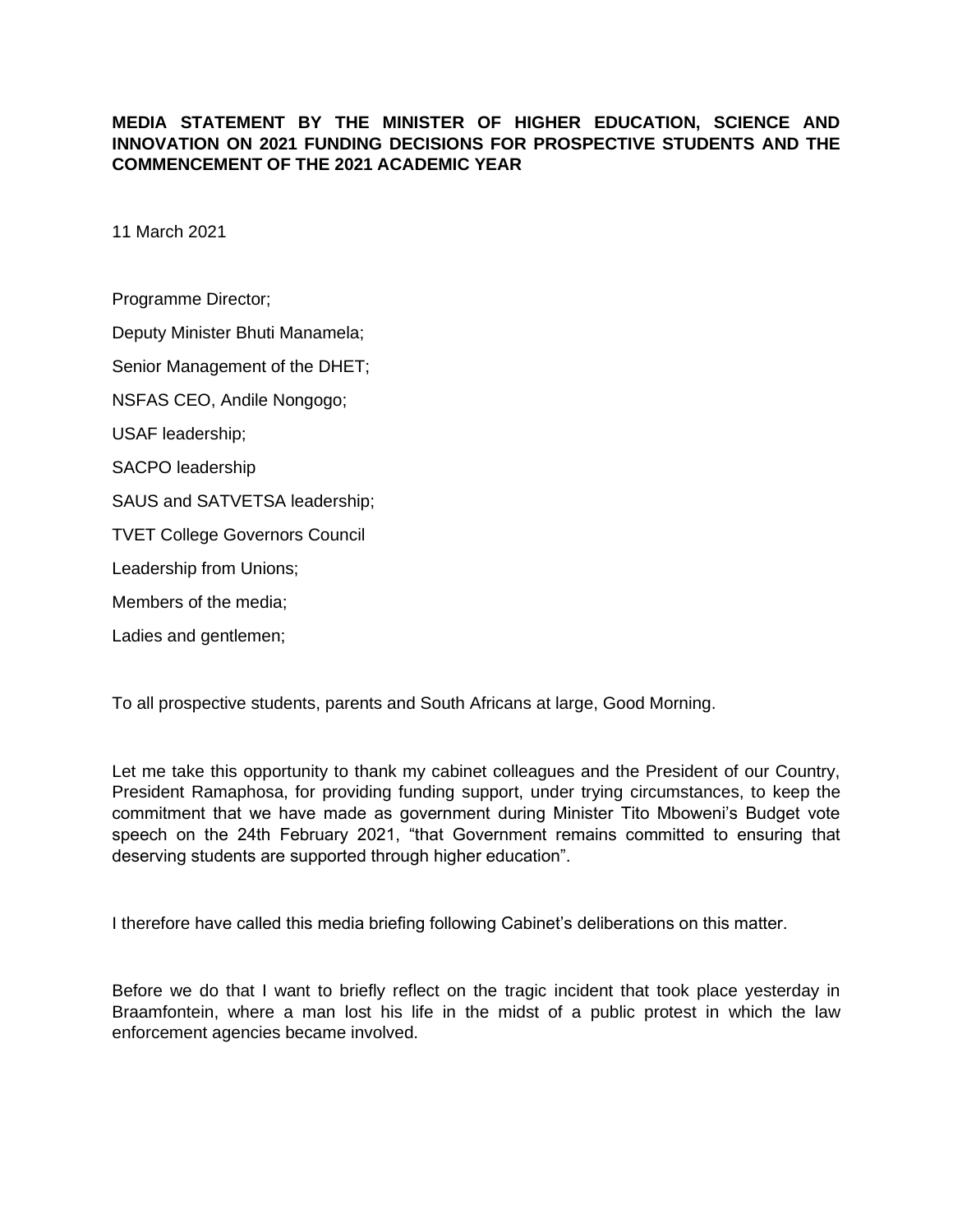Our sincere condolences go to the family, friends and colleagues of the deceased. I have directed that the Wits University Council, the Wits Management and requested the relevant Law enforcement authorities agencies to provide us with an explanation on what caused this tragedy, and to take whatever steps to ensure justice is done and appropriate responsibility is accorded.

Cabinet met yesterday and discussed the matter of the funding shortfall at NSFAS, which I reported on earlier this week. The particular issue under discussion was the shortfall in funding for the National Student Financial Aid Scheme (NSFAS) for 2021 which has delayed NSFAS in being able to communicate funding decisions to students and institutions for first-time entering students in public universities.

Cabinet agreed that funding should be reprioritised from the budget of the Department of Higher Education and Training in order to ensure that all deserving NSFAS-qualifying students are able to receive funding support for the 2021 academic year.

Further reprioritisation can only be considered as part of the Medium Term Budget process of government, which takes place later this year.

This decision has been taken in the context of funding cuts and the impact of the COVID-19 pandemic. Following this decision, NSFAS will be able to release funding decisions, and the registration process at public universities can continue as planned.

No NSFAS-qualifying students have been affected by these delays, as universities had agreed to extend the registration period to ensure that students without funding decisions would not be prevented from accessing a place that they qualify for.

Cabinet also agreed that a comprehensive review of the student funding policy of government is urgently required and has instructed that the Department of Higher Education and Training, immediately commence with this work and report back to Cabinet.

The purpose of this process will be to look carefully at the funding requirements to support students in financial need in the post-school education and training system, to model the holistic requirements of students, including those from poor and working class backgrounds as well as the missing middle.

Government is very concerned about the issue of growing student debt in the system, as are the universities. This is an issue that will also be considered as part of the policy review.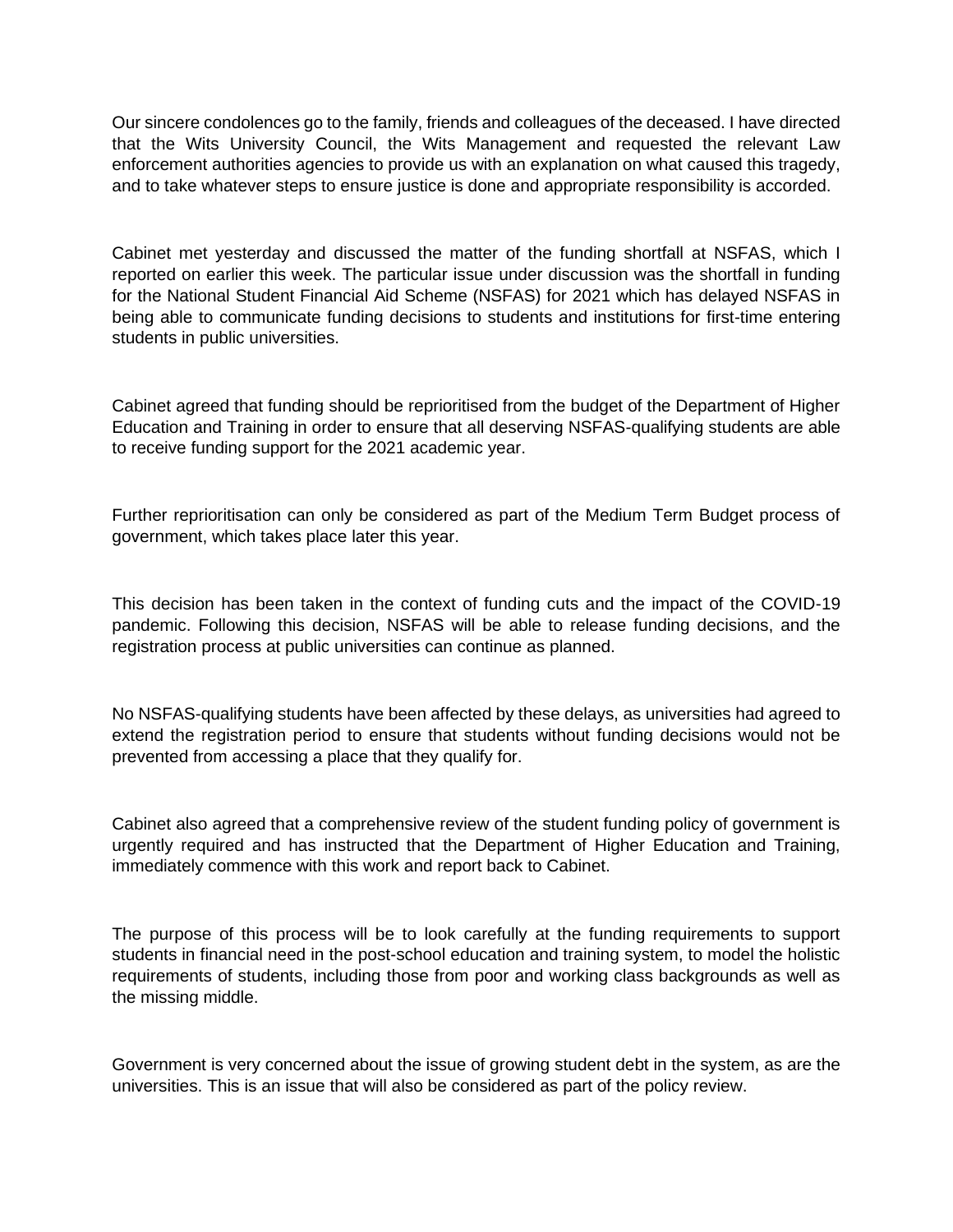Some of the demands that are being received by government and universities relate to the debt of students who may not be funded by NSFAS but who are struggling to register because they have not been able to pay debts, and but are doing well academically. In some instances, universities have made arrangements with such students to sign acknowledgement of debt agreements. In this regard, I will be engaging with the university leadership teams to explore ways in which we can try to ensure that final year students who are on track to graduate and are performing well are able to register for their final year through such acknowledgment of debt arrangements.

What should be clear from the above is that Government is firmly committed to implement the policy of providing fee free (fully subsidised) higher education support to students from working and poor backgrounds, whilst also putting a sustainable mechanism in place to support students from the so-called 'missing middle' income bracket.

I will now provide further detail about NSFAS funding for 2021 as well as the start of the 2021 academic year.

NSFAS will now be able to release funds for new students qualifying for NSFAS bursary support. As I already indicated, continuing students who meet the qualifying criteria have already been allowed to register. This process is extremely urgent as some universities are already starting their academic programmes, and others will be commencing during March and April.

I appeal to institutions and to NSFAS to ensure that this process is completed as smoothly as possible.

I would also like to appeal for calm at our institutions of higher learning. Where there are matters of dispute and grievances, structures are in place for SRCs and institutional management to engage on, and I urge that student leaders and institutional leaders make use of these mechanisms to resolve problems amicably. We cannot afford at this time to endure disruption to the 2021 academic year, which is already starting later than usual due to the extended 2020 academic year and the delayed NSC examinations.

The 2020 academic year was a difficult year for everyone. Students and staff at our public institutions had to adjust to remote forms of teaching and learning and institutions had to manage the academic year during different phases of the national lockdown.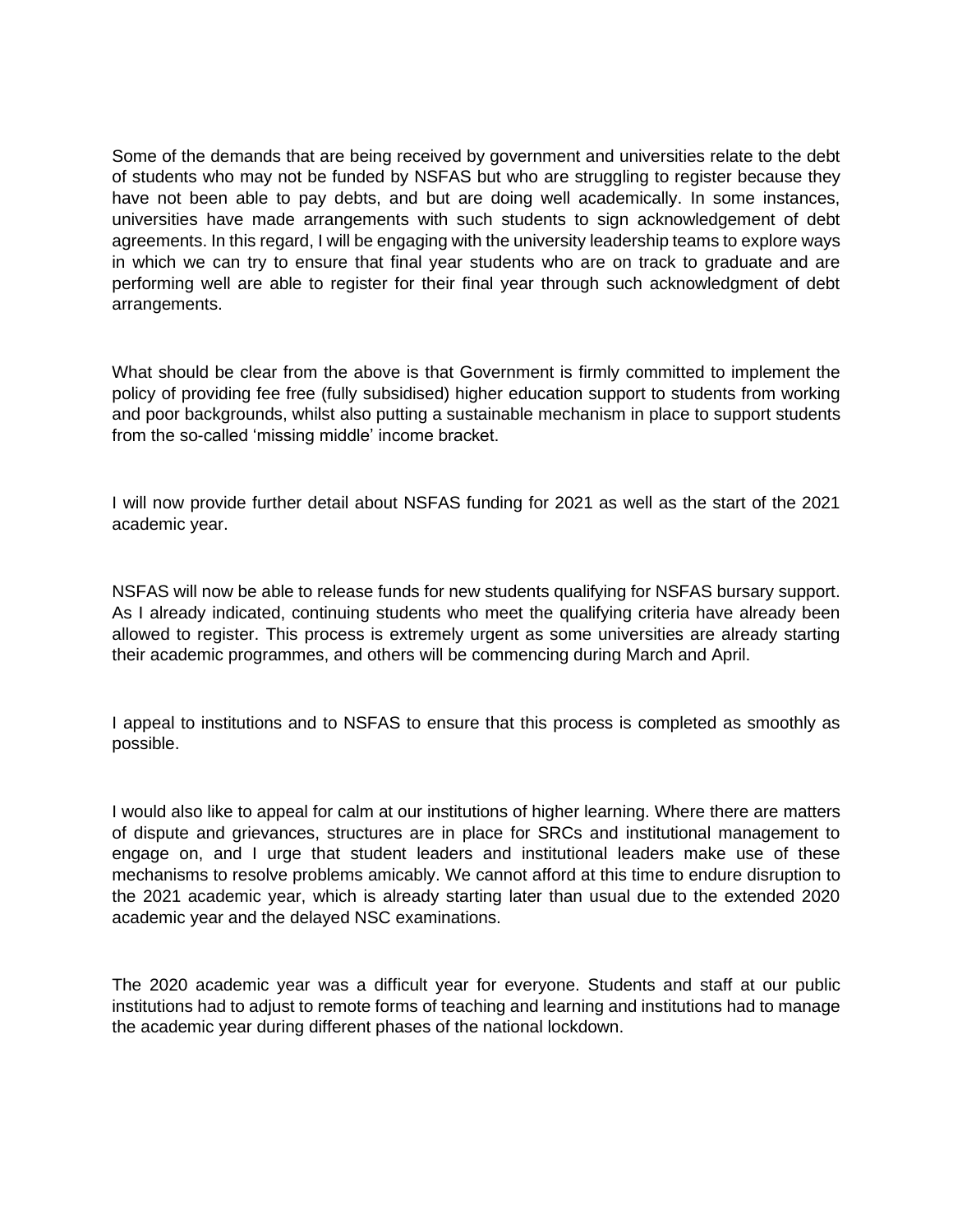I commend the institutional management teams and staff of our institutions for their hard work during the 2020 academic year. I also wish to extend my special congratulations to the students of our institutions who continued with their academic programmes despite the challenges of COVID-19 and the lockdown. This clearly demonstrates the character and commitment of the class of 2020.

I also acknowledge that yesterday I received communication from the South African Union of Students (SAUS), which represents all public university SRCs, outlining a number of demands of students. I will respond to this communication as soon as I am able to do so.

Now that the issue of the funding shortfall has been addressed, we will be able to finalise the funding NSFAS Bursary Guidelines for university students. These will be finalised within the next week and released to institutions as soon as possible. It should be noted that the changes are being kept to a minimum in order not to affect the administration of the DHET Bursary Scheme in public institutions. The Guidelines for funding of students in public TVET colleges were released late last year.

However, it is important that I clarify the core parameters of NSFAS funding policy for 2021. NSFAS funding is provided primarily for the funding of students completing a first undergraduate qualification. In the past, however, NSFAS has provided funding for some limited second qualifications in key areas.

Students who are already funded on these programmes will be able to continue as long as they meet the academic criteria. However, there will be no funding available for new entrants on second or postgraduate qualifications, as the latter is the responsibility of the National Research Foundation.

The only exception is that students who have completed Higher Certificates and gain access to a degree or diploma programme are able to receive funding, if they meet the academic and financial criteria.

The Department will continue to work with institutions and other funding agencies to expand the funding opportunities for students who do not qualify for NSFAS in particular in scarce skills areas. In this regard, we will also engage further with SETAs where support may be available for programmes in particular areas and indeed also to address areas of postgraduate funding where possible.

The following is applicable in relation to the DHET bursary scheme for 2021. Tuition fee and accommodation fee costs are provided for in line with the Guidelines for the Department of Higher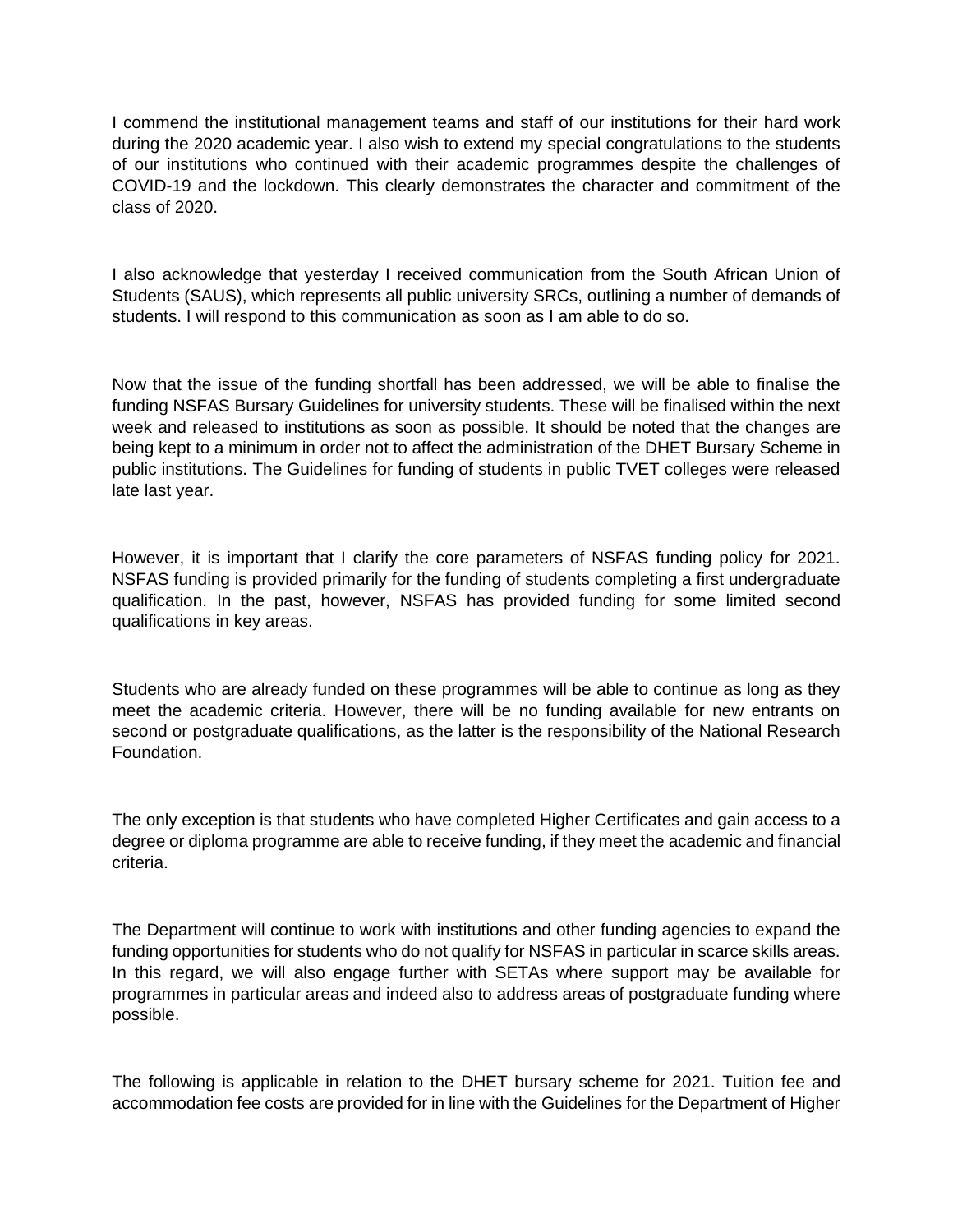Education and Training bursary scheme for 2021, subject to the agreed CPI-linked sector-wide increases of 4.7% (tuition) and 6.7% (accommodation). Institutions must note that no funding can be provided by NSFAS in excess of these increases and neither can such costs be passed onto NSFAS bursary recipients. I wish to thank the university councils and managements for their understanding in adhering to these conditions.

I must also urge that all our universities stick to the agreed enrolment plans in line with the Ministerial Statement on Enrolment Planning (2020-2025). I will provide further detail on the numbers below.

All NSFAS-qualifying university students on the DHET grant scheme (i.e. those students who were registered prior to 2018) will be subject to the funding cap of R98 700.

In respect of student allowances for students on the DHET bursary scheme the following is applicable:

All students receive the learning material allowance, which remains at R5200 for the 2021 academic year. This allowance can be utilised by students to purchase electronic devices to support their studies, in line with the applicable university policies and schemes, where these are in place. Some institutions will make use of the NSFAS process for the provision of laptops to students.

The living allowance which is provided to full-time students in contact study remains at R15 000 for the 2021 academic year, and the incidental allowance remains at R2900 (for students receiving the R15000, the incidental allowance is included). This is provided to students who live in catering accommodation where their meal costs are covered through the bursary. UNISA and distance-learning students who are taking an equivalent full-time course load, and who qualify for NSFAS, will also be eligible for this incidental allowance.

The travel allowance, which is provided to students who live at home or in accommodation that is not accredited (and therefore do not receive an accommodation allowance) remains at a maximum of R7500 for the 2021 academic year. In respect of the allowances provided, the policy provisions outlined in the 2020 Guidelines will remain in place for 2021.

The 2021 Guidelines will confirm the detail on all these issues once released.

I must indicate that the student funding policy of government which is provided to support students from poor and working class backgrounds (that is from families earning less than R350 000 per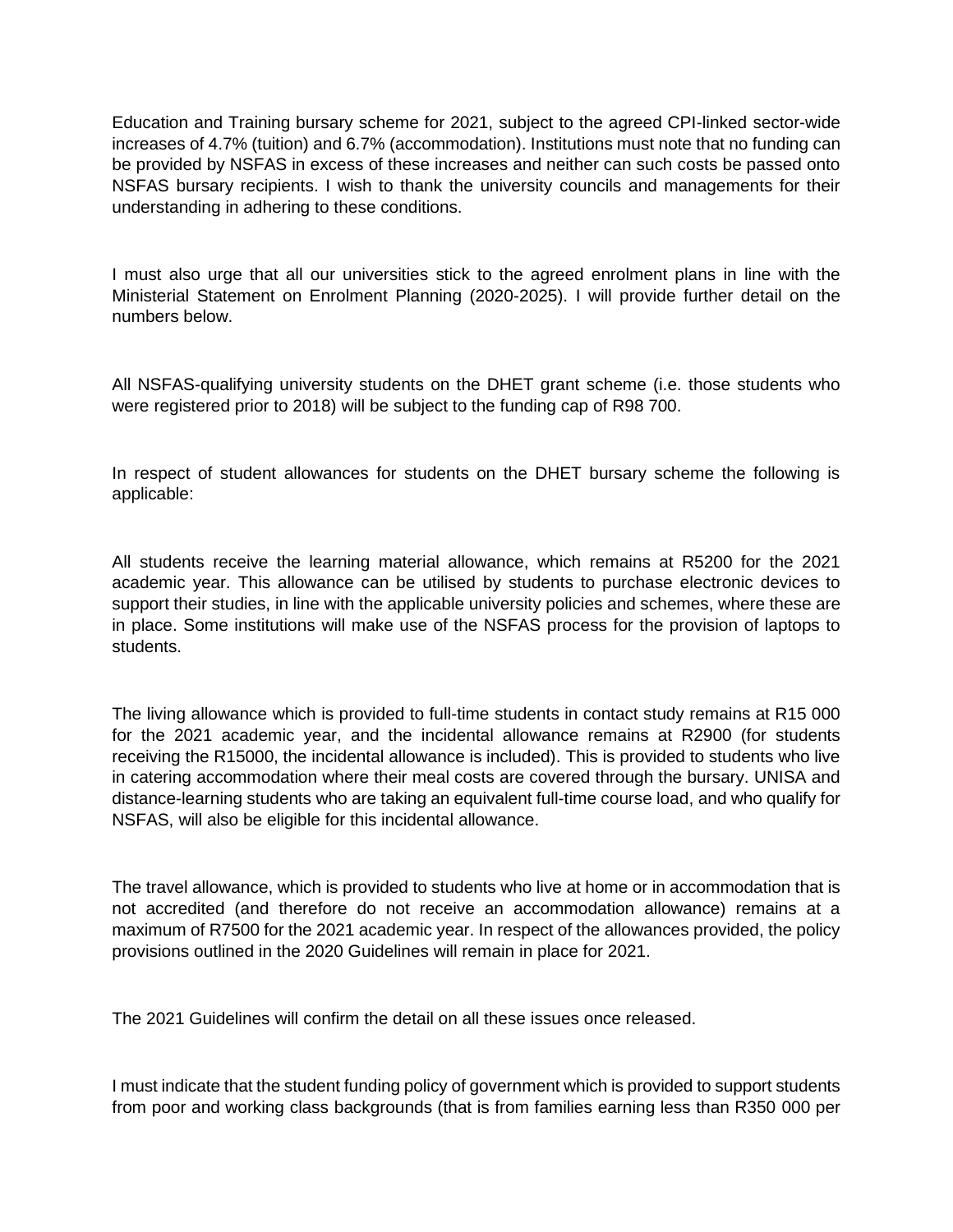year) is a comprehensive one, because it provides support for both academic access and success.

We know that while access to appropriate support for students in full time study is one of many factors that support student success, it is indeed one of the most important. This is why government has committed such substantial funding to support students in public TVET colleges and universities. In many respects student support exceeds the earnings of many workers earning minimum wages and those who even earn below the minimum wage.

Government also has to ensure that it is able to meet other critical social obligations including social grants, support for school nutrition programmes, and effective support to the health system. These are the difficult balances that cabinet has to take into account when determining support for social expenditure.

I acknowledge that this period has been stressful for many prospective students wishing to enter post-school institutions as well as for their families.

I hope that today we have provided some assurance of the commitment of our government to addressing the funding needs of students from poor and working-class backgrounds in our higher education system, albeit under extreme difficult fiscal conditions. I look forward to a successful and peaceful academic year, and once again urge for all stakeholders to ensure constructive engagement around all issues they may face.

578 468 learners wrote the grade 12 examination in 2020. Of these, 210 820 learners achieved an NSC pass at Bachelor's level; 150 600 learners achieved at Diploma level and 79 117 learners achieved at Higher Certificate level.

The available spaces for first time entering students for 2021 in the public university system as per the enrolment plan are 184 315 for the system as a whole.

In the scarce skills-areas the available first-time entering spaces are 67 863. Of these 16 647 are in the field of studies in Engineering, 17 161 in the field of study in Life and Physical Sciences, 10 155 in the fields of study of Human Health, 943 in the field of study of Animal Sciences, 211 in Veterinary Sciences and 22 746 in Initial Teacher Education.

One of the key sectors forming part of the sectoral master plans targeted for economic reconstruction and recovery as announced by President Ramaphosa during the State of the Nation Address is the agricultural industry.